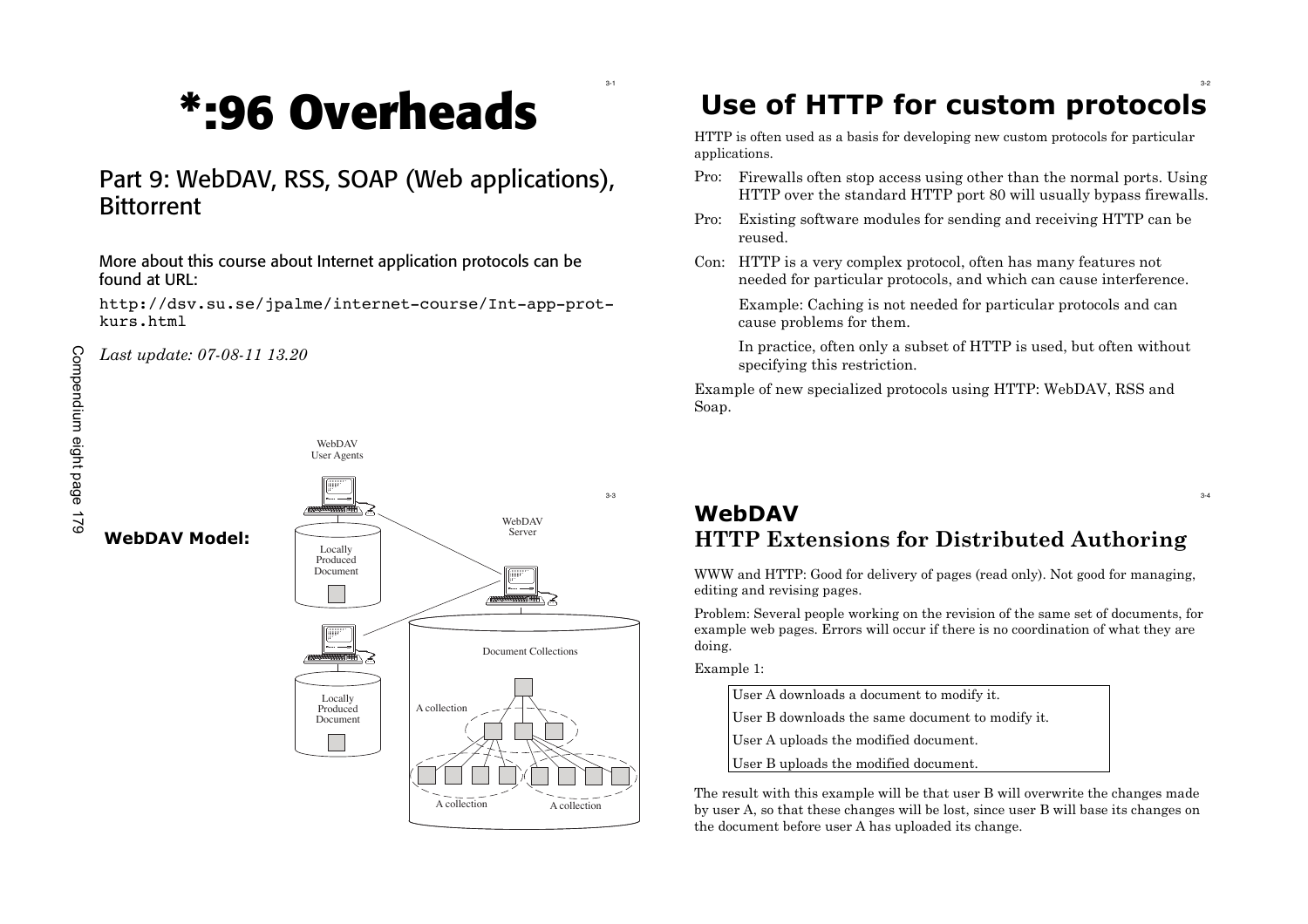#### **Variation of example of why WebDAV is needed:**

Suppose that the names and the prices are stored in separate objects in the data base.

| Original text:                                                   | Red Orchid:                     | Price \$6.75   |
|------------------------------------------------------------------|---------------------------------|----------------|
| User A downloads this<br>and changes it to:                      | Bouquet of five red<br>orchids: | Price \$ 33.75 |
| User B downloads this<br>and changes the<br>descriptive text to: | Red or pink orchids             | Price \$6.75   |
| User A saves its change:                                         | Bouquet of five red<br>orchids: | Price \$ 33.75 |
| User B saves its change<br>to the description only:              | Read or pink orchid:            | Price \$ 33.75 |

#### **WebDAV = Web Distributed Authoring And Versioning**

Exclusive lock (hard lock).

Shared lock (soft lock).

No support for merging, management of simultaneous edits not fully handled by basic WebDAV standard (RFC 2518).

Data base of objects (resources) with attributes such as title, date created, last revision date, author, etc. etc.

Data base of objects organised into folders and subfolders (directories and subdirectories) in WebDAV named "Collections".

3-5

#### **WebDAV coding methods**

| User B saves its change<br>to the description only: | Read or pink orchid:                                                                                                                              | Price \$33.75 |             | Data base of objects org<br>(directories and subdire<br>"Collections". |
|-----------------------------------------------------|---------------------------------------------------------------------------------------------------------------------------------------------------|---------------|-------------|------------------------------------------------------------------------|
|                                                     | Result: Unintended five-fold increase to the price of an orchid!                                                                                  |               |             |                                                                        |
|                                                     | <b>WebDAV coding methods</b>                                                                                                                      |               | $3 - 7$     | <b>WebDA\</b>                                                          |
|                                                     | A combination of revised and new HTTP headers, specified with ABNF,<br>and bodies of HTTP requests and results, specified in XML.                 |               |             | PROPFIND: Get some or all p                                            |
|                                                     | Why XML: Allows unlimited sets of different attributes, unlimited sets<br>of objects (resources) in directories (collections) and subdirectories. |               |             | PROPPATCH: Modify or rem<br>(resources).                               |
|                                                     |                                                                                                                                                   |               |             | MKCOL: Create folder/directe                                           |
| HTTP method<br>HTTP header                          | /container/ HTTP/1.1<br>PROPFIND<br>Host: www.foo.bar                                                                                             |               | Specified   | GET, HEAD for collections: U<br>HTTP retrieve a list of files, o       |
|                                                     | Content-Length: 117                                                                                                                               |               | with        | POST for collections.                                                  |
|                                                     | Content-Type: text/xml; charset="utf-8"                                                                                                           |               | <b>ABNF</b> | DELETE of objects (resources                                           |
| HTTP body                                           | xml version="1.0" encoding="utf-8" ?<br><d:propfind xmlns:d="DAV:"></d:propfind>                                                                  |               | Specified   | PUT on objects (resources) an                                          |
|                                                     | <d:prop><d:supportedlock></d:supportedlock></d:prop>                                                                                              |               | in XML      | COPY and MOVE on objects                                               |
|                                                     | $<$ /D:propfind>                                                                                                                                  |               |             | LOCK and UNLOCK on objec<br>folders/directories/collections.           |

# **WebDAV HTTP methods**

PROPFIND: Get some or all properties of one or more objects (r

PROPPATCH: Modify or remove properties of one or more objects (resources).

MKCOL: Create folder/directory/collection.

GET, HEAD for collections: Unspecified in standard HTTP, can in standard HTTP retrieve a list of files, or a start page (index.html).

DELETE of objects (resources) and collections.

PUT on objects (resources) and folders/directories/collections.

COPY and MOVE on objects (resources) and folders/directories/collections.

LOCK and UNLOCK on objects (resources) and

3-8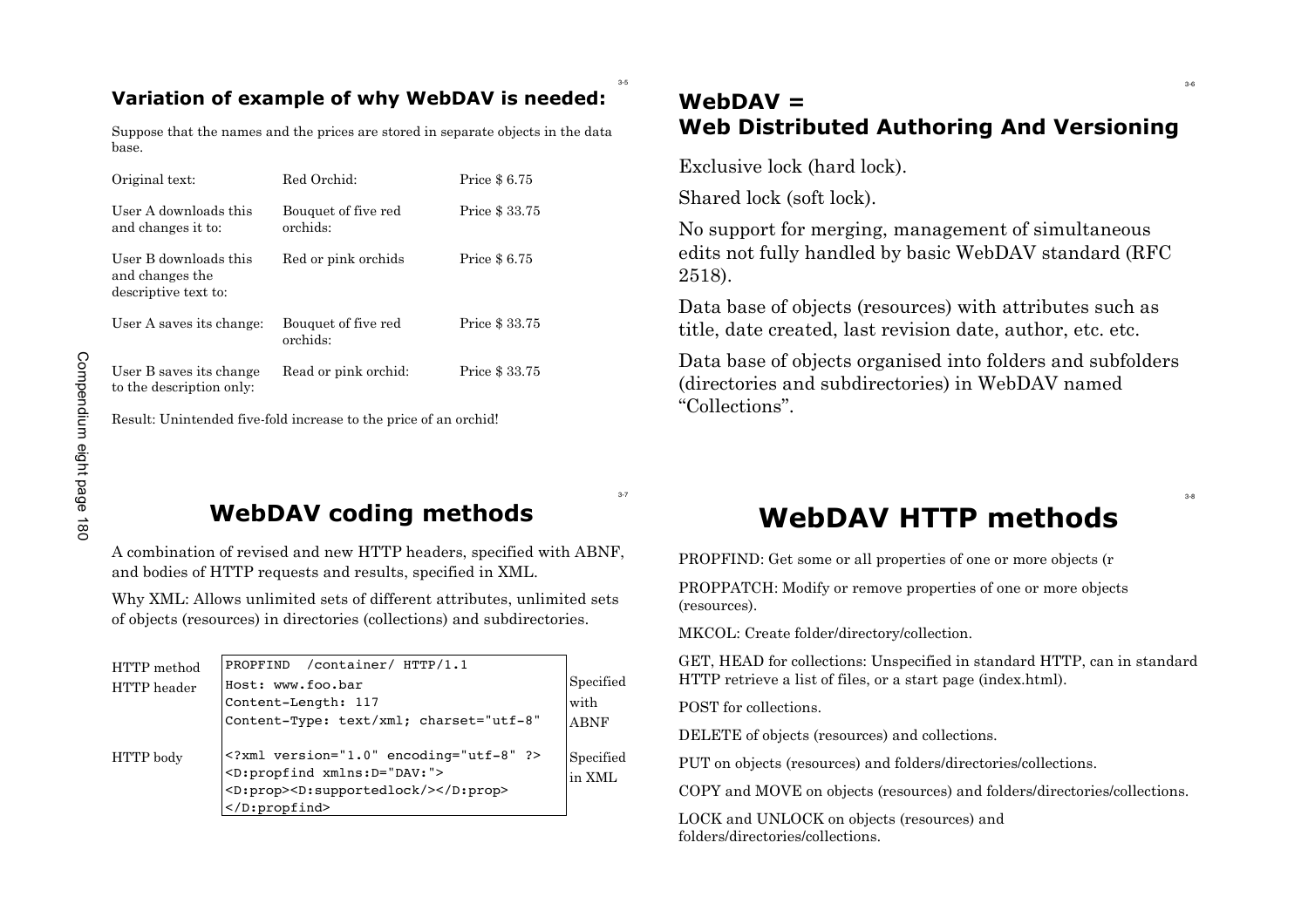3-12

## **Example of new or modified HTTP headers:**

| Dav:       | Specifies that this is a WebDAV operations, and<br>indicates version of WebDAV.                                                                   |
|------------|---------------------------------------------------------------------------------------------------------------------------------------------------|
| Depth:     | Operation on only a collection as a whole, or on its<br>members and submembers to limited or unlimited<br>depth. Usual values: "0" or "infinity". |
|            | Destination: Destinations for operations such as COPY and<br>MOVE.                                                                                |
| If:        | Existing HTTP header extended.                                                                                                                    |
|            | Lock-token: Unique identifier of a lock.                                                                                                          |
| Overwrite: | Should overwriting be allowed?                                                                                                                    |
| Time-out:  | Maximum duration of a lock                                                                                                                        |

#### **Example of use of XML: A source Property**

| xml version="1.0" encoding="utf-8" ?                                       |
|----------------------------------------------------------------------------|
| <d:prop xmlns:d="DAV:" xmlns:f="http://www.foocorp.com/Project/"></d:prop> |
| $<$ D:source $>$                                                           |
| $<$ D:link $>$                                                             |
| <f:projfiles>Source</f:projfiles>                                          |
| <d:src>http://foo.bar/program</d:src>                                      |
| <d:dst>http://foo.bar/src/main.c</d:dst>                                   |
| $\langle$ D:link>                                                          |
| $<$ D:link $>$                                                             |
|                                                                            |
| <f:projfiles>Library</f:projfiles>                                         |
| <d:src>http://foo.bar/program</d:src>                                      |
| <d:dst>http://foo.bar/src/main.lib</d:dst>                                 |
| $\langle$ D:link>                                                          |
| $<$ D:link $>$                                                             |
| <f:projfiles>Makefile</f:projfiles>                                        |
| <d:src>http://foo.bar/program</d:src>                                      |
| <d:dst>http://foo.bar/src/makefile</d:dst>                                 |
| $\langle$ D:link $\rangle$                                                 |
| $\langle$ D:source>                                                        |
|                                                                            |
| $\langle$ D:prop>                                                          |
|                                                                            |

"D:" = Dav namespace, "F:" = own namespace, "src"=Source, "dst"=Destination

3-11

3-9

#### **WebDAV specification RFCs**

| RFC 2518        | Basic WebDAV: Locks, properties, collections.                                                                                                                                          |
|-----------------|----------------------------------------------------------------------------------------------------------------------------------------------------------------------------------------|
| RFC 3648        | Versioning Extensions to WebDAV:                                                                                                                                                       |
|                 | • Version history                                                                                                                                                                      |
|                 | • Parallel development (bug corrections versus extensions)                                                                                                                             |
|                 | • Forking, merging                                                                                                                                                                     |
| RFC 3648        | Ordered Collections - not based alone on property values                                                                                                                               |
|                 | Examples: Recommended access order, Revision history order, Pages of a<br>book. Overheads in a lecture                                                                                 |
| RFC 3744        | Access Control Protocol: Access control lists, who can do what?                                                                                                                        |
| RFC 4316        | (experimental) Datatypes for properties (XML has rather few datatypes):<br>Passing data type with value, Schema, Mandatory property types,<br>Updating parts of a structured property. |
| RFC 4331        | Quota and Size Properties                                                                                                                                                              |
| RFC 4437        | (experimental) Redirect Reference Resources (authoring redirect)<br>commands)                                                                                                          |
| RFC 4709        | (informational) Seeing WebDAV data in ordinary HTML interfaces                                                                                                                         |
| <b>RFC</b> 4791 | Calendaring (iCalendar format): Accessing calendars                                                                                                                                    |
| RFC 4918        | Revised version of RFC2518                                                                                                                                                             |

## **RSS and Podcasting - Push and Pull**

Push: Protocols where the sender controls what to send to whom.

Pull: Protocols where the recipient controls what to downlo

| Protocol                                  | Push                                                                                      | Pull                                                                               |
|-------------------------------------------|-------------------------------------------------------------------------------------------|------------------------------------------------------------------------------------|
| E-mail                                    | Strongly push oriented,<br>causing problems with<br>information overload and<br>spamming. | Recipients can sometimes<br>chose to subscribe or<br>unsubscribe to mailing lists. |
| Usenet News and<br>Forum systems          | Senders decide what to send<br>to a newsgroup.                                            | Recipients decide which<br>newsgroups/forums to<br>subscribe to.                   |
| Moderated groups<br>in News and<br>Forums | Moderator controls what is<br>sent.                                                       | Recipients are protected by<br>the moderator from getting                          |
| RSS and<br>Podcasting                     | Owner controls what is sent.                                                              | what they do not want.                                                             |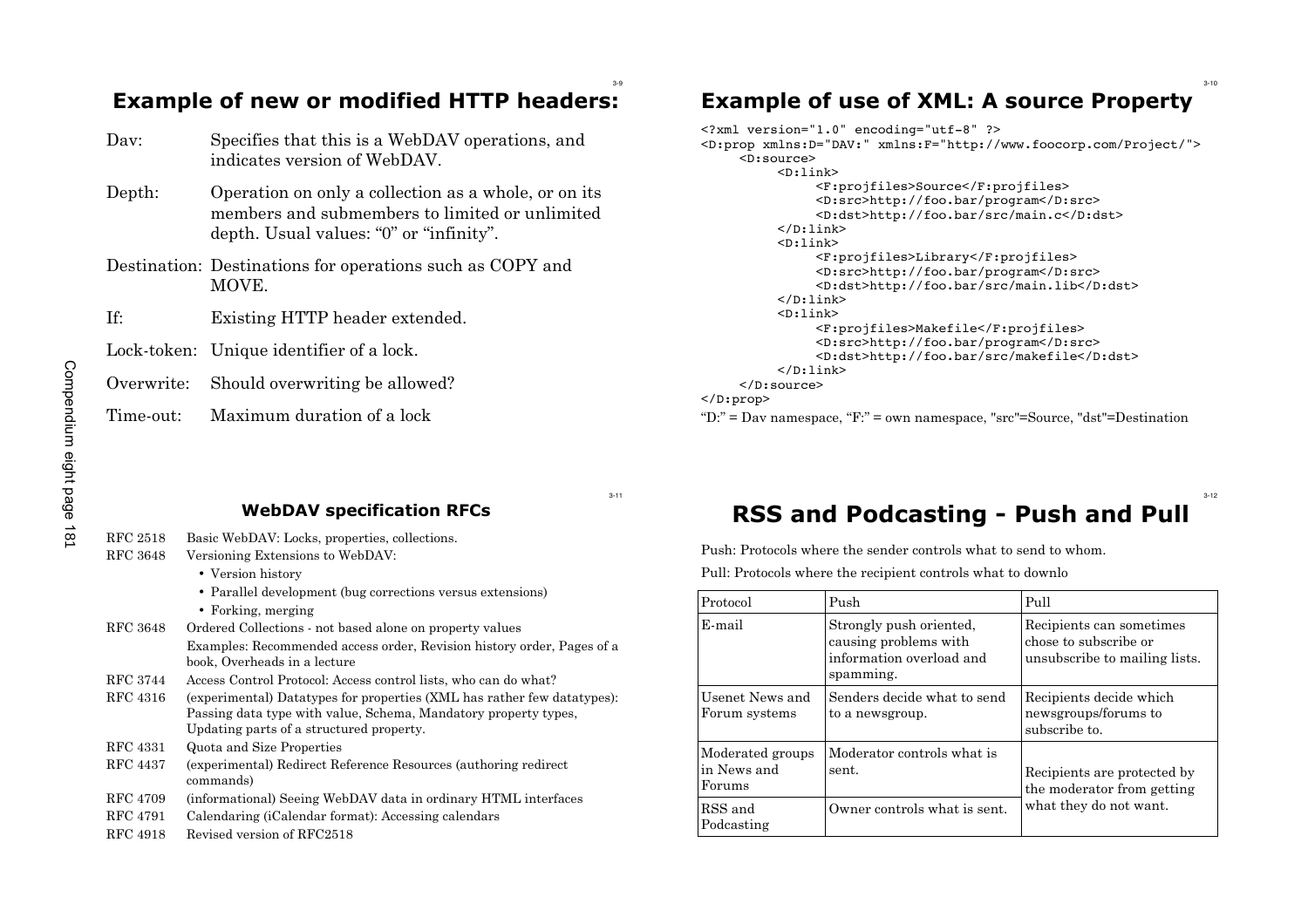#### **RSS and Podcasting main principle**

3-13

RSS and Podcasting are mainly used for allowing users to subscribe to for example news items from a newspaper or new radio programs from a radio station. The main principle of RSS and Podcasting is a web page called the seed. The seed is in XML format, and contains some general data about the channel, followed by a list of items. The list of items is updated every time a new radio program or news item is available. The RSS readers run in the background on the user's personal computer and checks for news. News are downloaded automatically, some RSS readers will even automatically copy the news to an MP3 player.

#### **Versions of RSS**

There are three main branches of RSS:

RDF Site Summary, Rich Site Summary: RSS 0.90, RSS 1.0 and RSS 1.1.

Really Simple Syndication: RSS 0.92 and 2.0.

Atom: IETF RFC 4287.

#### **Format of an RSS seed**

#### <channel> <title>Liftoff News</title> <language>en-us</language> <item> <title>Star City</title> <link>http://liftoff.msfc.nasa.gov/news/2003/news-starcity.asp</link> <description>...</description> <pubDate>Tue, 03 Jun 2003 09:39:21 GMT</pubDate> <guid>http://liftoff.msfc.nasa.gov/2003/06/03.html#item573</guid> </item> <item> ... </item> <item> ... </item> </channel>

### **Information which is specified only once for a whole channel:**

| Atom: IEIF KFU 4287.<br>RSS 2.0 is mostly used, but many RSS readers will accept data in all three<br>versions of RSS. |                                                                                                        | $\sim$ $\sim$<br>$\langle$ item><br> |                                  |
|------------------------------------------------------------------------------------------------------------------------|--------------------------------------------------------------------------------------------------------|--------------------------------------|----------------------------------|
|                                                                                                                        | $3 - 15$<br>Information which is specified only<br>once for a whole channel:                           |                                      | <b>Information</b><br>separately |
| Element name                                                                                                           | Description                                                                                            | Element name                         | Description                      |
| <title></title>                                                                                                        | Name of the channel.                                                                                   | <title></title>                      | Title of the ite                 |
| $<$ $\frac{1}{n}$                                                                                                      | URL to its website.                                                                                    | $<$ $\frac{1}{2}$                    | URL from whi                     |
| <description></description>                                                                                            | A short description of the channel.                                                                    |                                      | <enclosure> is</enclosure>       |
| $\langle$ language $\rangle$                                                                                           | Language for the channel.                                                                              | <description></description>          | Synopsis if the                  |
| $<$ rating $>$                                                                                                         | A PICS rating for the channel.                                                                         | $\alpha$ sauthor                     | Email address                    |
| $\le$ cloud $\ge$                                                                                                      | Reference to a facility, where the cloud connects to your computer and<br>tells it when there is news. | <comments></comments>                | Comments are<br>published.       |
| $<$ ttl $>$                                                                                                            | "time to live" - information for caching.                                                              | $pubDate$                            | When the item                    |
| $<$ textInput $>$                                                                                                      | A facility where people can send comments on a channel                                                 | $\le$ guild $>$                      | A globally uni<br>know which it  |
| Element name                                                                                                           | Description                                                                                            | <enclosure></enclosure>              | See next slide.                  |
| <title></title>                                                                                                        | Name of the channel.                                                                                   |                                      |                                  |
| $<$ lin $k>$                                                                                                           | URL to the website for the channel.                                                                    |                                      |                                  |

## **Information which is specified separately for each item:**

| Element name                | Description                                                                                                                   |
|-----------------------------|-------------------------------------------------------------------------------------------------------------------------------|
| <title></title>             | Title of the item.                                                                                                            |
| $<$ lin $k>$                | URL from which the item can be downloaded. Note that<br><enclosure> is more commonly used for this.</enclosure>               |
| <description></description> | Synopsis if the item.                                                                                                         |
| $\leq$ author $\geq$        | Email address of the author of the item.                                                                                      |
| <comments></comments>       | Comments area, where comments from viewers of the item can be<br>published.                                                   |
| $pubDate$                   | When the item was published.                                                                                                  |
| $\le$ guild $>$             | A globally unique identifier of the item. Used by RSS readers to<br>know which items they have downloaded and not downloaded. |
| <enclosure></enclosure>     | See next slide.                                                                                                               |